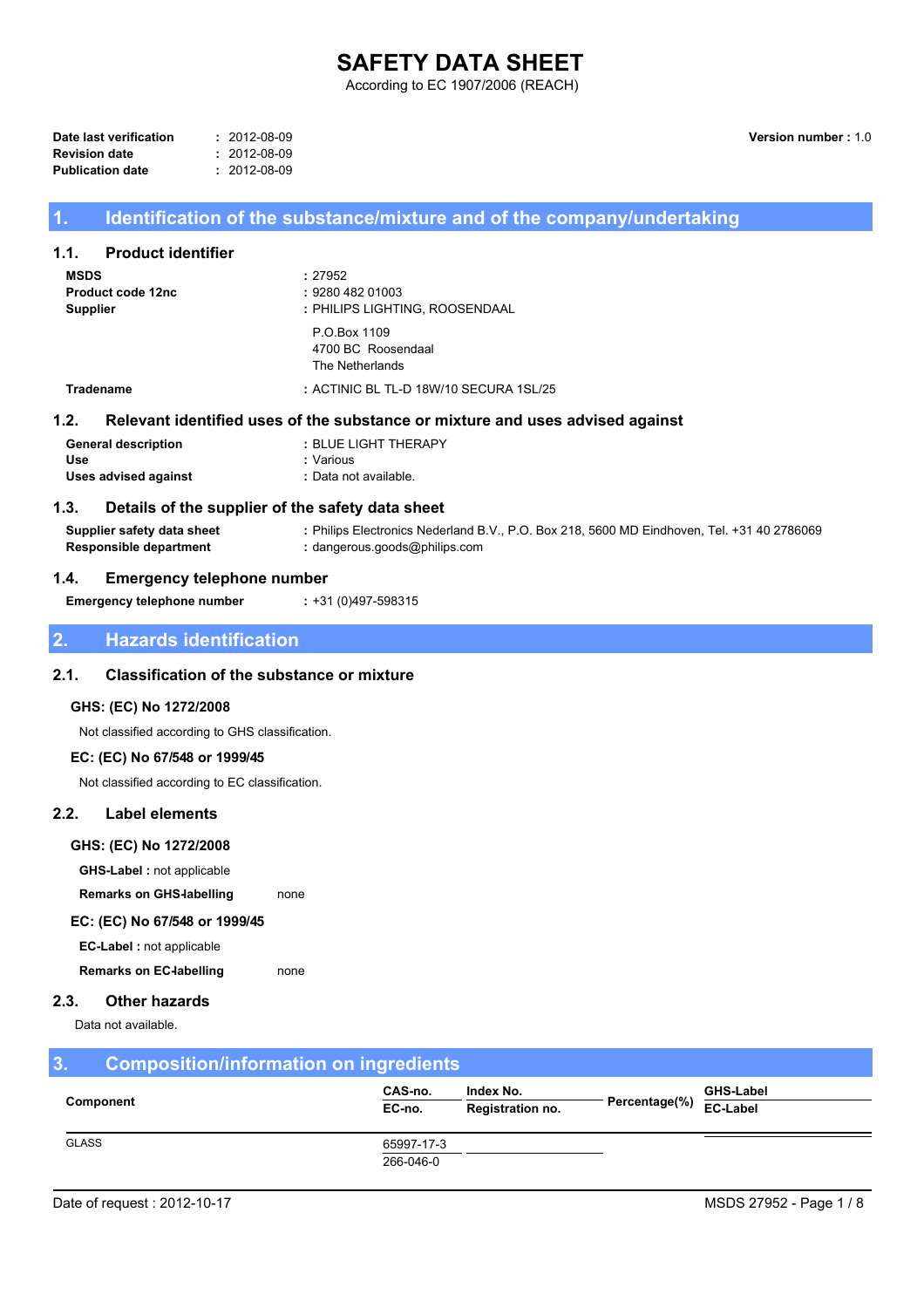| Component             | CAS-no.   | Index No.        |               | <b>GHS-Label</b>                               |  |
|-----------------------|-----------|------------------|---------------|------------------------------------------------|--|
|                       | EC-no.    | Registration no. | Percentage(%) | <b>EC-Label</b>                                |  |
| <b>MERCURY</b>        | 7439-97-6 | 080-001-00-0     |               | GHS06                                          |  |
|                       | 231-106-7 |                  |               | GHS08                                          |  |
|                       |           |                  |               | GHS09                                          |  |
|                       |           |                  |               | H330<br>Acute tox. 2                           |  |
|                       |           |                  |               | H360D<br>Repr. 1B                              |  |
|                       |           |                  |               | H372<br>STOT RE 1                              |  |
|                       |           |                  |               | H410<br>Aquatic chronic 1                      |  |
|                       |           |                  |               | T+,N;R: 61 26 48/23 50/53                      |  |
|                       |           |                  |               | Repr.Cat. 2                                    |  |
| <b>TUNGSTEN</b>       | 7440-33-7 |                  |               |                                                |  |
|                       | 231-143-9 |                  |               |                                                |  |
| <b>METALS</b>         |           |                  |               |                                                |  |
|                       |           |                  |               |                                                |  |
| <b>FILLING GAS</b>    |           |                  |               | GHS04                                          |  |
|                       |           |                  |               | H <sub>280</sub><br>Press. gas -<br>compressed |  |
|                       |           |                  |               | EUHP99 Asphixiant                              |  |
|                       |           |                  |               | R: 99                                          |  |
| FLUORESCENT POWDER    |           |                  |               |                                                |  |
|                       |           |                  |               |                                                |  |
| <b>CAPPING CEMENT</b> |           |                  |               |                                                |  |
|                       |           |                  |               |                                                |  |

For the full text of the H-sentences, hazard statements and R-sentences mentioned in this section, see section 16.

#### $\overline{\mathbf{4}}$ **First aid measures**

#### $4.1.$ **Description of first aid measures**

| Skin              | Not applicable. |
|-------------------|-----------------|
| Ingestion         | Not applicable. |
| <b>Inhalation</b> | Not applicable. |
| Eyes              | Not applicable. |

#### Most important symptoms and effects, both acute and delayed  $4.2.$

| Skin             | local   | Not applicable. |
|------------------|---------|-----------------|
|                  | qeneral | Not applicable. |
| Ingestion        | local   | Not applicable. |
|                  | qeneral | Not applicable. |
| Inhalation       | local   | Not applicable. |
|                  | qeneral | Not applicable. |
| Eyes             | local   | Not applicable. |
| Remarks symptoms |         | None            |

#### $4.3.$ Indication of any immediate medical attention and special treatment needed

None

#### $5<sub>1</sub>$ **Firefighting measures**

#### $5.1.$ **Extinguishing media**

Suitable fire-extinguisher

determined by surrounding

Unsuitable fire-extinguisher

not traceable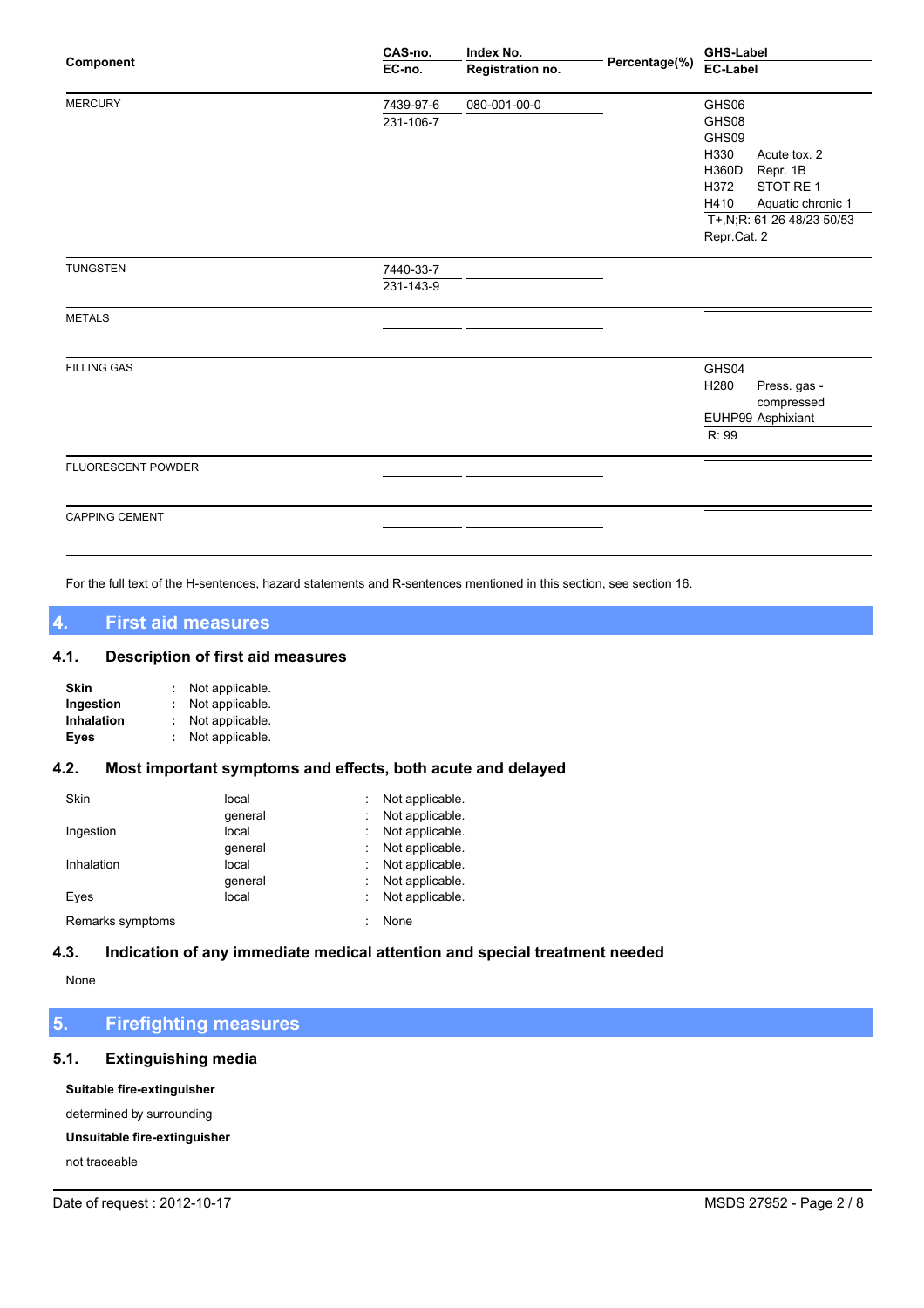#### $5.2.$ Special hazards arising from the substance or mixture

Hazardous decomposition products in fire : silicon dioxide, mercury oxides, metal oxide, tungsten oxides

#### **Advice for firefighters**  $5.3.$

In the event of fire, wear protective clothing and use breathing apparatus that is independent of the ambient air.

#### **Accidental release measures** 6.

#### $6.1.$ Personal precautions, protective equipment and emergency procedures

### **Precautions**

Use protective equipment. See section 8.

### **Emergency procedure**

Is not to be expected.

#### $6.2.$ **Environmental precautions**

Remainder material or uncleaned empty packagings have to be incinerated in a proper installation or dumped on an approved landfill, in accordance with local and national legislation.

#### $6.3.$ Methods and material for containment and cleaning up

### Spillage procedure

Not applicable if lamp is in original state. If lamp is broken: clear up using special mercury vacuum cleaner or other appropriate agent for preventing vaporisation. Take standard measures for clearing up broken glass and deposit in a lockable container.

#### $6.4.$ **Reference to other sections**

See section 8 for appropriate personal protection. See section 13 for additional information on waste treatment.

#### **Handling and storage**  $\overline{7}$ .

#### $7.1.$ **Precautions for safe handling**

Observe label precautions.

**Local exhausting** : Under normal circumstances not applicable.

### Storage code (on behalf of PGS :  $15)$

#### $7.2.$ Conditions for safe storage, including any incompatibilities

**Storage conditions** : No special precautions.

#### $7.3.$ Specific end use(s)

Data not available.

8. **Exposure controls/personal protection** 

#### $8.1.$ **Control parameters**

### **Exposure limits:**

|                            | applicable to: The Netherlands (20 °C; 1013 mbar) |   |                                                                              |
|----------------------------|---------------------------------------------------|---|------------------------------------------------------------------------------|
| No TWA has been laid down. |                                                   |   | <b>GLASS</b>                                                                 |
| $TWA(8 hours):$ 0.02 mg/m3 |                                                   |   | <b>MERCURY</b>                                                               |
| No TWA has been laid down. |                                                   |   | <b>TUNGSTEN</b>                                                              |
| No TWA has been laid down. |                                                   |   | <b>METALS</b>                                                                |
| No TWA has been laid down. |                                                   |   | <b>FILLING GAS</b>                                                           |
| No TWA has been laid down. |                                                   |   | <b>FLUORESCENT POWDER</b>                                                    |
| No TWA has been laid down. |                                                   |   | <b>CAPPING CEMENT</b>                                                        |
| applicable to:             | Belgium (20 °C; 1013 mbar)                        |   |                                                                              |
| TWA(8 hours):              | $0.025 \,\mathrm{mq/m}$ 3                         | S | MERCURY(Women in the fertile age: consult the industrial<br>safety officer.) |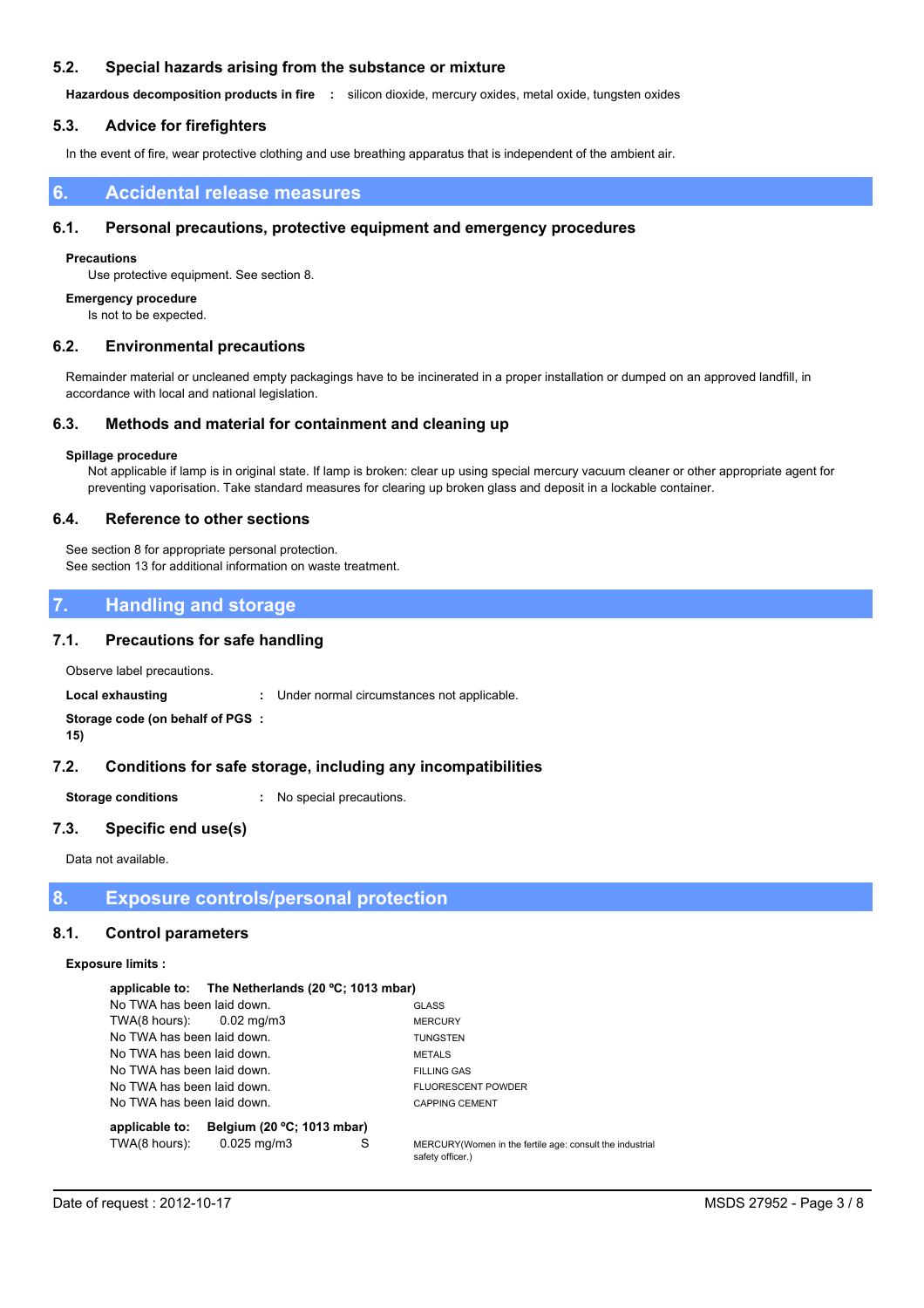|     | TWA(8 hours):                                                          | $5$ mg/m $3$                    |                                             |   | <b>TUNGSTEN</b>                                                              |
|-----|------------------------------------------------------------------------|---------------------------------|---------------------------------------------|---|------------------------------------------------------------------------------|
|     | TWA(15 minutes): 10 mg/m3                                              |                                 |                                             |   | <b>TUNGSTEN</b>                                                              |
|     | applicable to:                                                         |                                 | Germany (20 °C; 1013 mbar)                  |   |                                                                              |
|     | TWA(8 hours):                                                          | $0.1$ mg/m $3$                  |                                             | S | MERCURY(Women in the fertile age: consult the industrial<br>safety officer.) |
|     | TWA(8 hours):                                                          | $5 \text{ mg/m}$                |                                             |   | TUNGSTEN(as inhalable dust)                                                  |
|     | applicable to:                                                         |                                 | United States of America (25 °C; 1013 mbar) |   |                                                                              |
|     | TWA(8 hours):                                                          | $0.025$ mg/m $3$                |                                             | S | MERCURY(Women in the fertile age: consult the industrial<br>safety officer.) |
|     | TWA(8 hours):                                                          | $5 \text{ mg/m}$                |                                             |   | <b>TUNGSTEN</b>                                                              |
|     | TWA(15 minutes):                                                       | 10 $mg/m3$                      |                                             |   | <b>TUNGSTEN</b>                                                              |
|     | applicable to:<br>TWA(8 hours):                                        | $5$ mg/m $3$                    | Sweden (20 °C; 1013 mbar)                   |   | TUNGSTEN(as dust)                                                            |
|     |                                                                        |                                 |                                             |   |                                                                              |
|     | applicable to:                                                         |                                 | Switzerland (20 °C; 1013 mbar)              |   |                                                                              |
|     | TWA(8 hours):<br>TWA(15 minutes): 0.4 mg/m3                            | $0.05$ mg/m $3$                 |                                             |   | MERCURY(fume)                                                                |
|     |                                                                        |                                 |                                             |   | MERCURY(fume)                                                                |
|     | applicable to:                                                         |                                 | China (20 °C; 1013 mbar)                    |   |                                                                              |
|     | TWA(8 hours):                                                          | $0.02 \,\mathrm{mg/m3}$         |                                             | S | <b>MERCURY</b>                                                               |
|     | TWA(15 minutes):<br>TWA(8 hours):                                      | $0.04$ mg/m $3$<br>$5$ mg/m $3$ |                                             | S | <b>MERCURY</b>                                                               |
|     | TWA(15 minutes): 10 mg/m3                                              |                                 |                                             |   | <b>TUNGSTEN</b><br><b>TUNGSTEN</b>                                           |
|     |                                                                        |                                 |                                             |   |                                                                              |
|     | applicable to:                                                         |                                 | European Union (20 °C; 1013 mbar)           |   |                                                                              |
|     | TWA(8 hours):<br>(20 °C; 1013 mbar)                                    | $0.02$ mg/m $3$                 |                                             |   | <b>MERCURY</b>                                                               |
|     | C=Ceiling; S=Skin                                                      |                                 |                                             |   |                                                                              |
|     | Remarks exposure limits :<br>none                                      |                                 |                                             |   |                                                                              |
|     |                                                                        |                                 |                                             |   |                                                                              |
|     | <b>DNEL (Derived No Effect Level)</b><br>Data not available.           |                                 |                                             |   |                                                                              |
|     | <b>PNEC (Predicted No Effect Concentration)</b><br>Data not available. |                                 |                                             |   |                                                                              |
| .2. | <b>Exposure controls</b>                                               |                                 |                                             |   |                                                                              |
|     | Advised personal protection :                                          |                                 |                                             |   |                                                                              |
|     | Hands                                                                  |                                 | not applicable                              |   |                                                                              |
|     | Breakthrough time                                                      |                                 | not applicable                              |   |                                                                              |
|     | Eyes                                                                   |                                 | not applicable                              |   |                                                                              |
|     | Inhalation                                                             |                                 | not applicable                              |   |                                                                              |

9. **Physical and chemical properties** 

 $8.2.$ 

Skin

#### Information on basic physical and chemical properties  $9.1.$

: none (when used normally)

| <b>Physical state</b><br>Colour<br><b>Odour</b><br>Odour threshold (20°C; 1013 mbar)<br>рH<br>Melting point/range<br>Boiling point/range<br>Flash point/range<br>Vapor rate/range<br>Flammability (solid, gas)<br><b>Explosive limits</b> | : article<br>$:$ type dependent<br>: odourless<br>: not traceable<br>: not applicable<br>: $>480^{\circ}$ C<br>: not traceable<br>: not applicable<br>: not applicable<br>: data not available<br>: not applicable |                                  |
|-------------------------------------------------------------------------------------------------------------------------------------------------------------------------------------------------------------------------------------------|--------------------------------------------------------------------------------------------------------------------------------------------------------------------------------------------------------------------|----------------------------------|
| Vapour pressure<br><b>Density</b>                                                                                                                                                                                                         | : not applicable<br>$:$ not traceable                                                                                                                                                                              |                                  |
| Solubility in water<br>Log Po/w<br><b>Autoignition temperature</b><br>Decomposition temperature<br>Viscosity<br>Dust explosions possible in air<br><b>Oxidising properties</b>                                                            | : not applicable<br>: 4.5<br><b>MERCURY</b><br>: not applicable<br>: not traceable<br>: not applicable<br>: not applicable<br>: no                                                                                 | : Chemicalcards<br><b>Source</b> |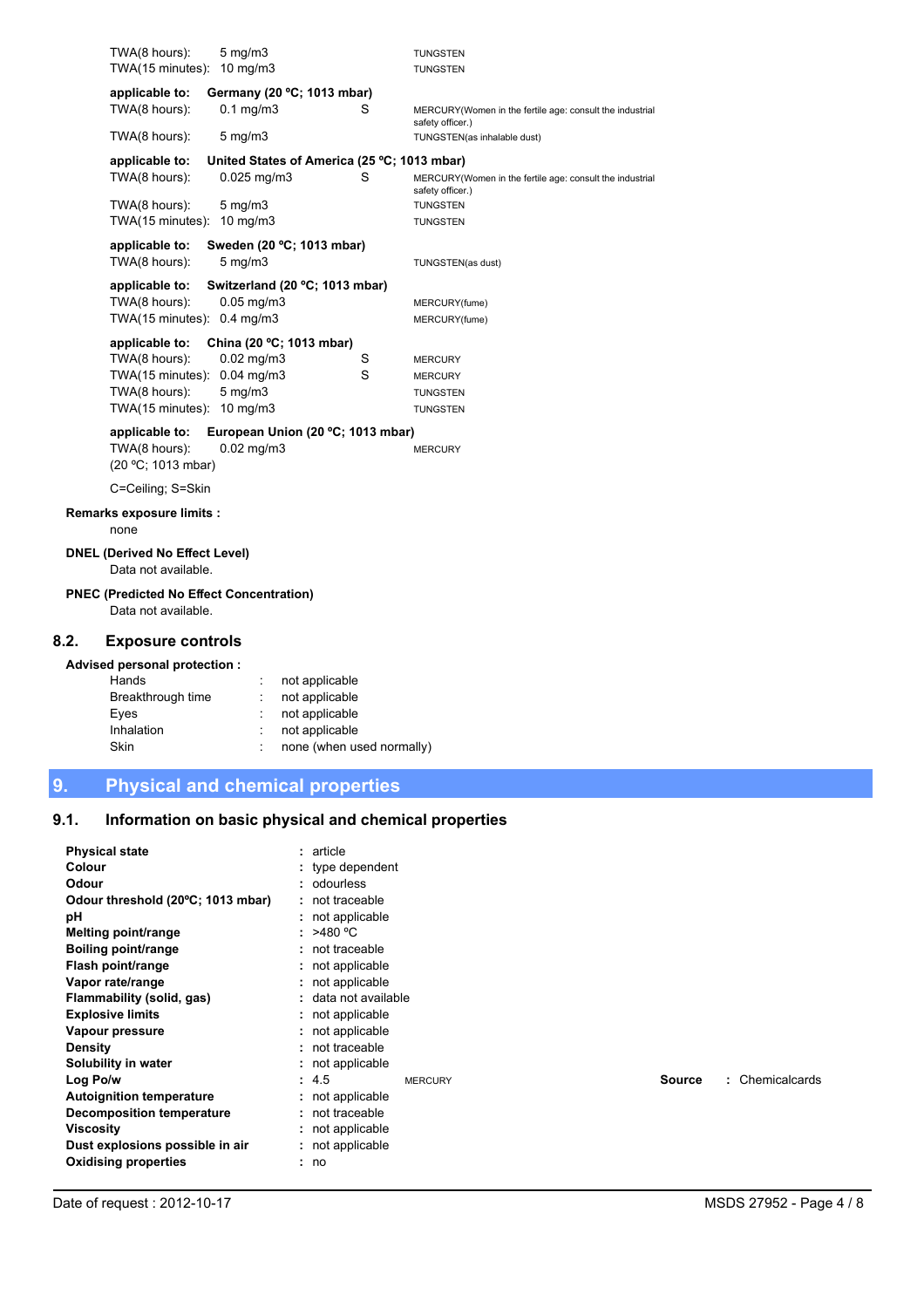#### $9.2.$ **Other information**

Solubility in fat : not applicable **Electrostatic chargement** : not traceable

#### $10<sub>1</sub>$ **Stability and reactivity**

#### **Reactivity**  $10.1.$

See section 10.2 - 10.6.

#### $10.2.$ **Chemical stability**

The substance or mixture is stable under normal conditions. See also section 10.4.

#### $10.3.$ **Possibility of hazardous reactions**

| <b>Reactions with water</b> | : no                  |  |
|-----------------------------|-----------------------|--|
| Other hazardous conditions  | : Data not available. |  |

# Other hazardous conditions

#### $10.4.$ **Conditions to avoid**

Data not available.

#### $10.5.$ **Incompatible materials**

**Hazardous reactions with** 

 $. none$ 

#### **Hazardous decomposition products**  $10.6.$

Hazardous decomposition products at heating : none

#### $11.$ **Toxicological information**

#### Information on toxicological effects  $11.1.$

| <b>Acute oral toxicity</b><br>LD-50: >2.0 g/kg (ORL-RAT)          | <b>TUNGSTEN</b> | $:$ OECD 401<br><b>Method</b><br><b>Source</b><br>: Supplier   |
|-------------------------------------------------------------------|-----------------|----------------------------------------------------------------|
| <b>Acute dermal toxicity</b><br>LD-50: >2.0 g/kg (SKN-RAT)        | <b>TUNGSTEN</b> | $\therefore$ OECD 402<br>Method<br><b>Source</b><br>: Supplier |
| <b>Acute inhalation toxicity</b><br>LC-50: >5.4 mg/l/4H (IHL-RAT) | <b>TUNGSTEN</b> | $:$ OECD 403<br><b>Method</b><br>: Supplier<br><b>Source</b>   |
| <b>Ames test</b>                                                  |                 |                                                                |

# not traceable

# **Skin corrosion/irritation**

The substance or mixture is not classified for skin corrosion/-irritation.

### Serious eye damage/irritation

The substance or mixture is not classified for serious eye damage/irritation.

### Respiratory or skin sensitisation

The substance or mixture is not classified for respiratory or skin sensitisation.

### **Germ cell mutagenicity**

The substance or mixture is not classified for germ cell mutagenicity.

### Carcinogenicity The substance or mixture is not classified for carcinogenicity.

### **Reproductive toxicity**

The substance or mixture is not classified for reproductive toxicity.

### Specific target organ toxicity-single exposure

The substance or mixture is not classified for specific target organ toxicity-single exposure.

### Specific target organ toxicity-repeated exposure

The substance or mixture is not classified for specific target organ toxicity-repeated exposure.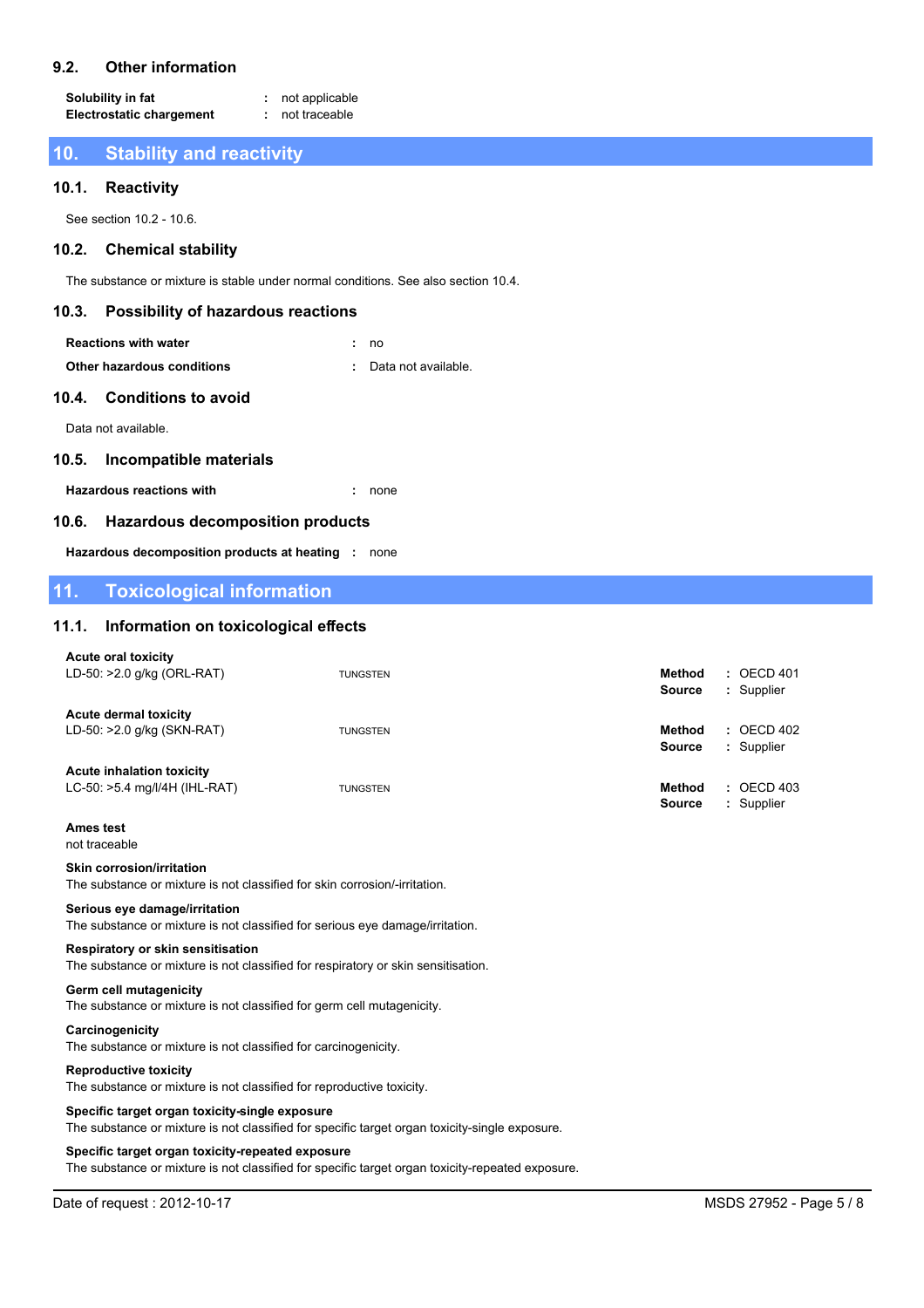### **Aspiration hazard**

The substance or mixture is not classified for aspiration hazard.

| <b>Symptoms</b>  |         |                |
|------------------|---------|----------------|
| Skin             | local   | Not applicable |
|                  | qeneral | Not applicable |
| Ingestion        | local   | Not applicable |
|                  | qeneral | Not applicable |
| Inhalation       | local   | Not applicable |
|                  | qeneral | Not applicable |
| Eyes             | local   | Not applicable |
| Remarks symptoms |         | None           |
|                  |         |                |

#### **Ecological information**  $12.$

#### $12.1.$ **Toxicity**

### Ecotoxicity

| 12.2.                                  | Persistence and degradability |                |        |                   |
|----------------------------------------|-------------------------------|----------------|--------|-------------------|
| IC-50: $0.3 \text{ mg/l}$ /72H (Algae) |                               | <b>MERCURY</b> | Source | : Easi View       |
| EC-50: 0.0052 mg/l/48H (Daphnia)       |                               | <b>MERCURY</b> | Source | : ChemDat (Merck) |
| LC-50: 0.004 mg/l/96H (Fish)           |                               | <b>MERCURY</b> | Source | Easi View         |
|                                        |                               |                |        |                   |

| Biological oxygen demand   | : not traceable |
|----------------------------|-----------------|
| Chemical oxygen demand     | : not traceable |
| Biological/chemical oxygen | : not traceable |
| demand ratio               |                 |
| Degradability              | : not traceable |
|                            |                 |

# 12.3. Bioaccumulative potential

| <b>Biochemical factor</b> | >2500 | <b>MERCURY</b> | Source | : Supplier      |
|---------------------------|-------|----------------|--------|-----------------|
| Log Po/w                  | 4.5   | <b>MERCURY</b> | Source | : Chemicalcards |

# 12.4. Mobility in soil

**Henry Constant** : not traceable

#### **Results of PBT and vPvB assessment**  $12.5.$

Data not available.

# 12.6. Other adverse effects

**Remarks on ecotoxicity** : none

#### $13.$ **Disposal considerations**

#### $13.1.$ **Waste treatment methods**

Remainder material or uncleaned empty packagings have to be incinerated in a proper installation or dumped on an approved landfill, in accordance with local and national legislation.

#### $14.$ **Transport information**

# 14.1. UN number

| ADR/RID<br><b>IMDG/IMO</b><br><b>IATA/ICAO</b> | 2809<br>2809<br>2809 |                                                                                                                                                                 |
|------------------------------------------------|----------------------|-----------------------------------------------------------------------------------------------------------------------------------------------------------------|
| Remarks ADR/RID                                |                      | : This product is not subject to the transportation regulations of dangerous goods by road (ADR) based<br>on special provision 599 (<1 kg mercury per article). |
| Remarks IMDG/IMO                               |                      | : This product is not subject to the transportation regulations of dangerous goods by sea (IMDG) based<br>on special provision 941 (<1 kg mercury per article). |

#### UN proper shipping name  $14.2.$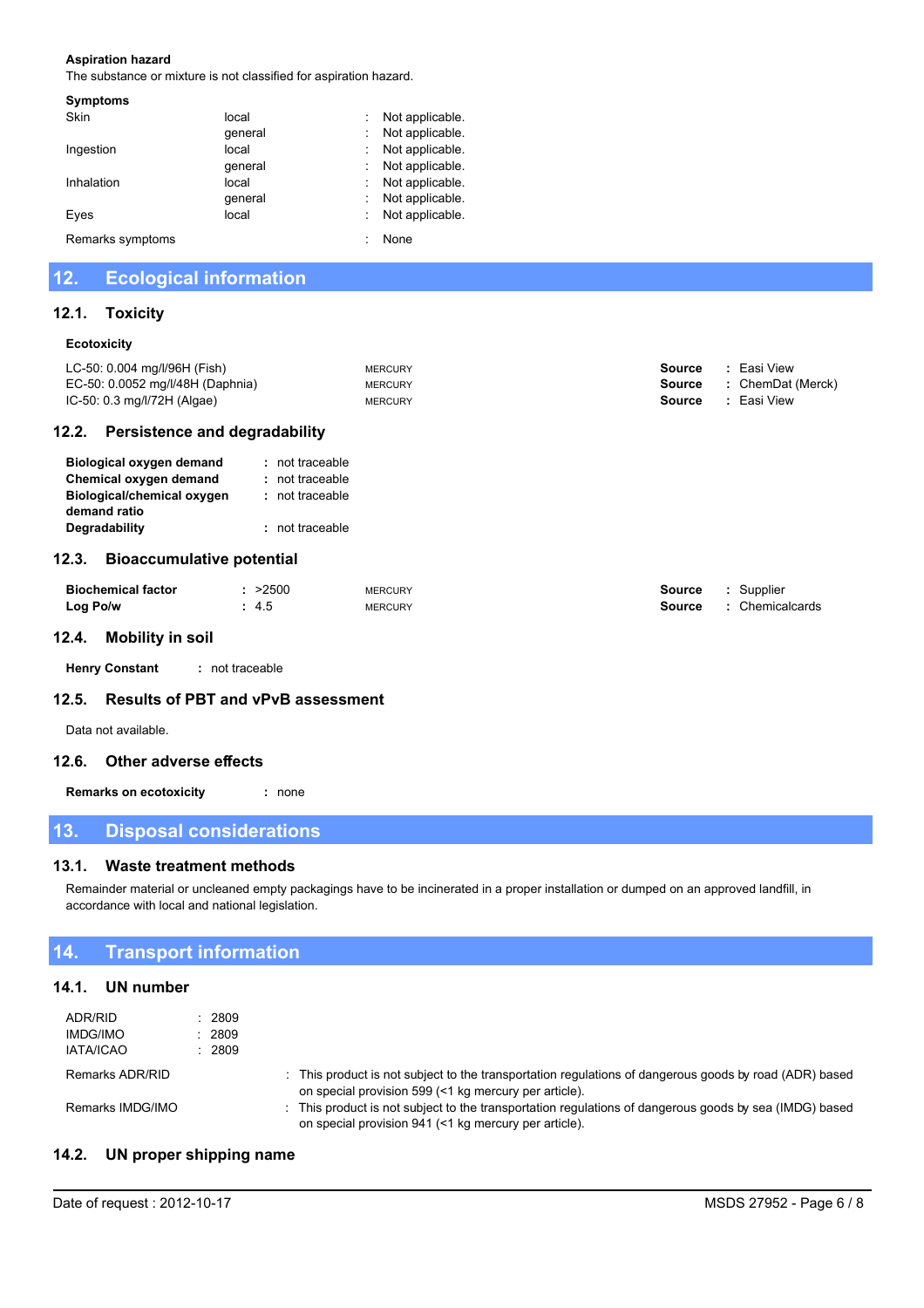| ADR/RID   | MERCURY CONTAINED IN MANUFACTURED ARTICLES |
|-----------|--------------------------------------------|
| IMDG/IMO  | MERCURY CONTAINED IN MANUFACTURED ARTICLES |
| IATA/ICAO | MERCURY CONTAINED IN MANUFACTURED ARTICLES |

# 14.3. Transport hazard class(es)

| ADR/RID : 8 | IMDG/IMO: 8 | IATA/ICAO: 8 |
|-------------|-------------|--------------|
|             |             |              |

# 14.4. Packing group

| ADR/RID: III | IMDG/IMO: III | <b>IATA/ICAO: III</b> |
|--------------|---------------|-----------------------|
|--------------|---------------|-----------------------|

# 14.5. Environmental hazards

Marine pollutant  $\cdot$  no

# 14.6. Special precautions for user

| Hazard identification number (ADR/RID) | : none           |
|----------------------------------------|------------------|
| EmS (IMDG/IMO)                         | $\cdot$ F-A, S-B |

#### Transport in bulk according to Annex II of MARPOL73/78 and the IBC Code  $14.7.$

Data not available.

#### **Regulatory information** 15.

#### Safety, health and environmental regulations/legislation specific for the substance or mixture  $15.1.$

- Articles are exempted from Toxic Substances Control Act Inventory (USA).

#### $15.2.$ **Chemical safety assessment**

- Data not available.

#### 16. **Other information**

| <b>Remarks on MSDS</b>                                      | : Working of this product may release toxic dust.<br>Toxic mercury vapours can be released if the lamp is broken.<br>These lamps emit Ultraviolet Radiation (UV-A). Avoid prolonged exposure.<br>The product contains 13 mg mercury.                                                               |  |  |  |
|-------------------------------------------------------------|----------------------------------------------------------------------------------------------------------------------------------------------------------------------------------------------------------------------------------------------------------------------------------------------------|--|--|--|
|                                                             | Overview relevant H-sentences from all components in section 3                                                                                                                                                                                                                                     |  |  |  |
| H <sub>280</sub><br>H330<br>H360D<br>H372<br>H410<br>EUHP99 | Contains gas under pressure; may explode if heated.<br>Fatal if inhaled.<br>May damage the unborn child.<br>Causes damage to organs through prolonged or repeated exposure.<br>Very toxic to aquatic life with long lasting effects.<br>Suffocating in high concentrations.                        |  |  |  |
|                                                             | Overview relevant hazard statements from all components in section 3                                                                                                                                                                                                                               |  |  |  |
| N<br>$T+$                                                   | DANGEROUS FOR THE ENVIRONMENT<br><b>VERY TOXIC</b>                                                                                                                                                                                                                                                 |  |  |  |
|                                                             | Overview relevant R-sentences from all components in section 3                                                                                                                                                                                                                                     |  |  |  |
| 26<br>48/23<br>50/53<br>61<br>99                            | Very toxic by inhalation.<br>Toxic: danger of serious damage to health by prolonged exposure through inhalation.<br>Very toxic to aquatic organisms, may cause long-term adverse effects in the aquatic environment.<br>May cause harm to the unborn child.<br>Suffocating in high concentrations. |  |  |  |
| <b>Training advice</b>                                      |                                                                                                                                                                                                                                                                                                    |  |  |  |
|                                                             | Provide adequate information, instruction and training for operators.                                                                                                                                                                                                                              |  |  |  |
|                                                             | A key or legend to abbreviations and acronyms used in the safety data sheet                                                                                                                                                                                                                        |  |  |  |
| <b>REACH</b>                                                | Registration, Evaluation and Authorisation of CHemicals                                                                                                                                                                                                                                            |  |  |  |

Globally Harmonised System of Classification and Labelling of Chemicals

**GHS**